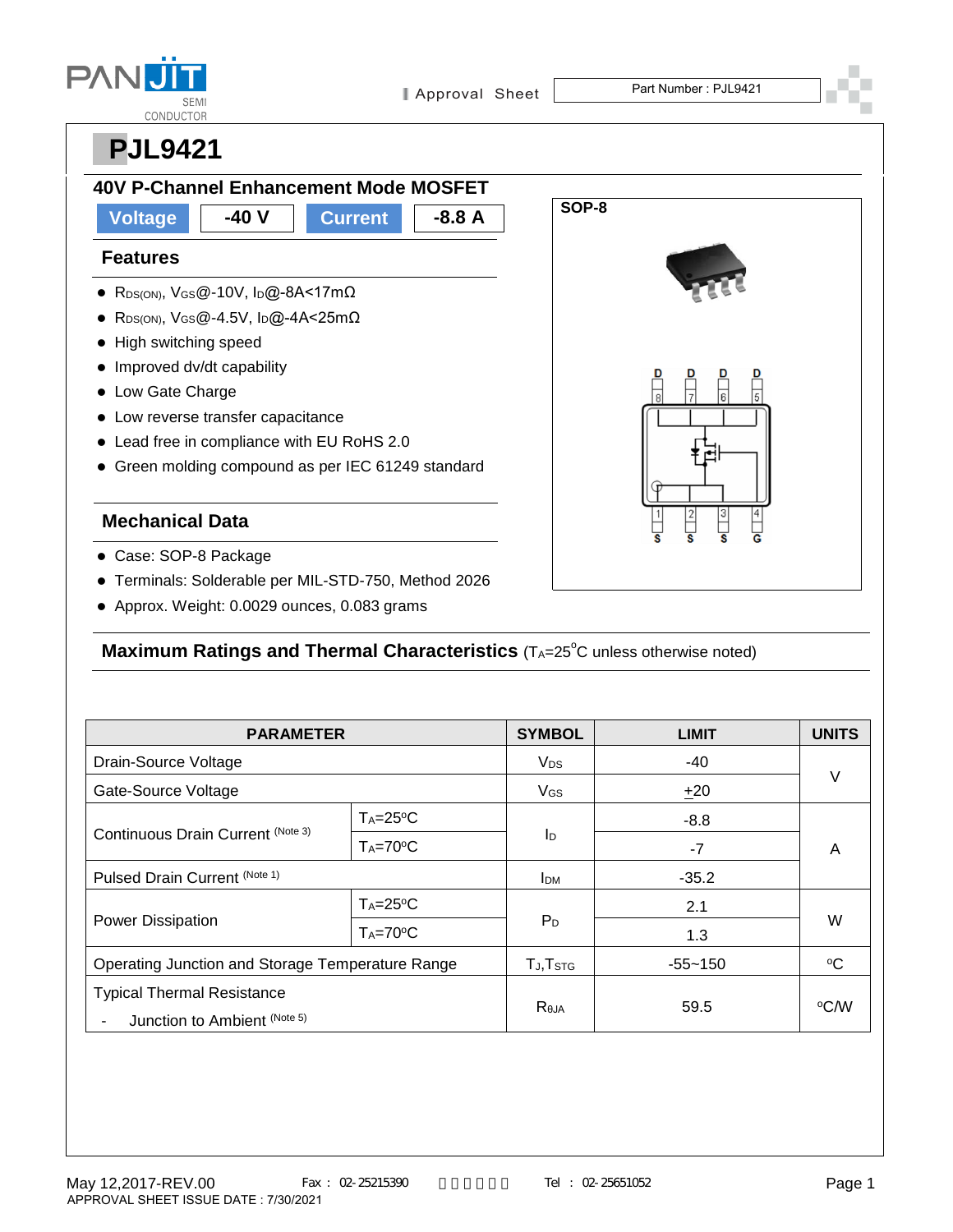



#### Electrical Characteristics (TA=25<sup>°</sup>C unless otherwise noted)

| <b>PARAMETER</b>                 | <b>SYMBOL</b>            | <b>TEST CONDITION</b>                                                                                  | MIN.                     | TYP.                     | MAX.           | <b>UNITS</b> |
|----------------------------------|--------------------------|--------------------------------------------------------------------------------------------------------|--------------------------|--------------------------|----------------|--------------|
| <b>Static</b>                    |                          |                                                                                                        |                          |                          |                |              |
| Drain-Source Breakdown Voltage   | <b>BV</b> <sub>DSS</sub> | VGS=0V, ID=-250uA                                                                                      | $-40$                    | $\overline{\phantom{0}}$ |                | $\vee$       |
| Gate Threshold Voltage           | $V$ GS(th)               | V <sub>DS</sub> =V <sub>GS</sub> , I <sub>D</sub> =-250uA                                              | $-1$                     | $-1.6$                   | $-2.5$         |              |
| Drain-Source On-State Resistance | $R_{DS(on)}$             | $V$ GS=-10V, $I_D$ =-8A                                                                                | $\overline{\phantom{0}}$ | 14                       | 17             |              |
| Drain-Source On-State Resistance | $R_{DS(on)}$             | $V$ GS=-4.5V, I <sub>D</sub> =-4A                                                                      | $\blacksquare$           | 20                       | 25             | $m\Omega$    |
| Zero Gate Voltage Drain Current  | <b>l</b> <sub>pss</sub>  | V <sub>DS</sub> =-40V, V <sub>GS</sub> =0V                                                             |                          |                          | $-1$           | uA           |
| Gate-Source Leakage Current      | <b>l</b> gss             | VGS=+20V, VDS=0V                                                                                       |                          | $\overline{\phantom{m}}$ | $+100$         | nA           |
| Dynamic (Note 6)                 |                          |                                                                                                        |                          |                          |                |              |
| <b>Total Gate Charge</b>         | $Q_g$                    | $V_{DS} = -32V$ , $I_{D} = -8A$ ,<br>$V_{GS} = -4.5V$ (Note 1,2)                                       | $\blacksquare$           | 19                       | $\blacksquare$ | nС           |
| Gate-Source Charge               | $\mathsf{Q}_{\text{gs}}$ |                                                                                                        | $\blacksquare$           | 5.3                      | $\blacksquare$ |              |
| Gate-Drain Charge                | $Q_{\text{gd}}$          |                                                                                                        | $\blacksquare$           | 6.6                      | $\blacksquare$ |              |
| <b>Input Capacitance</b>         | Ciss                     | V <sub>DS</sub> =-25V, VGS=0V,<br>$f=1$ MHZ                                                            |                          | 2030                     | $\blacksquare$ | pF           |
| <b>Output Capacitance</b>        | Coss                     |                                                                                                        |                          | 190                      | $\overline{a}$ |              |
| Reverse Transfer Capacitance     | Crss                     |                                                                                                        |                          | 139                      | $\blacksquare$ |              |
| Turn-On Delay Time               | $td_{(on)}$              | $V_{DS} = -20V$ , $I_{D} = -1A$ ,<br>$V$ <sub>GS</sub> =-10V, R <sub>G</sub> =6 $\Omega$<br>(Note 1,2) |                          | 8.6                      |                |              |
| Turn-On Rise Time                | tr                       |                                                                                                        |                          | 9.6                      | $\blacksquare$ | ns           |
| <b>Turn-Off Delay Time</b>       | $td_{(off)}$             |                                                                                                        | ٠                        | 77                       |                |              |
| <b>Turn-Off Fall Time</b>        | tf                       |                                                                                                        | $\blacksquare$           | 39                       | $\blacksquare$ |              |
| <b>Drain-Source Diode</b>        |                          |                                                                                                        |                          |                          |                |              |
| Maximum Continuous Drain-Source  | $\mathsf{I}_\mathsf{S}$  |                                                                                                        |                          |                          | $-8.8$         | A            |
| Diode Forward Current            |                          |                                                                                                        |                          |                          |                |              |
| Diode Forward Voltage            | <b>V</b> <sub>sp</sub>   | $Is = -1A$ , $V_{GS} = 0V$                                                                             |                          | $-0.7$                   | $-1$           | $\vee$       |

NOTES :

- 1. Pulse width<300us, Duty cycle<2%.
- 2. Essentially independent of operating temperature typical characteristics.
- 3. The maximum current rating is package limited.
- 4. Repetitive rating, pulse width limited by junction temperature TJ(MAX)=150°C. Ratings are based on low frequency and duty cycles to keep initial  $T_J = 25^{\circ}C$ .
- 5.  $R<sub>θJA</sub>$  is the sum of the junction-to-case and case-to-ambient thermal resistance where the case thermal reference is defined as the solder mounting surface of the drain pins. Mounted on a 1 inch<sup>2</sup> with 2oz.square pad of copper.
- 6. Guaranteed by design, not subject to production testing.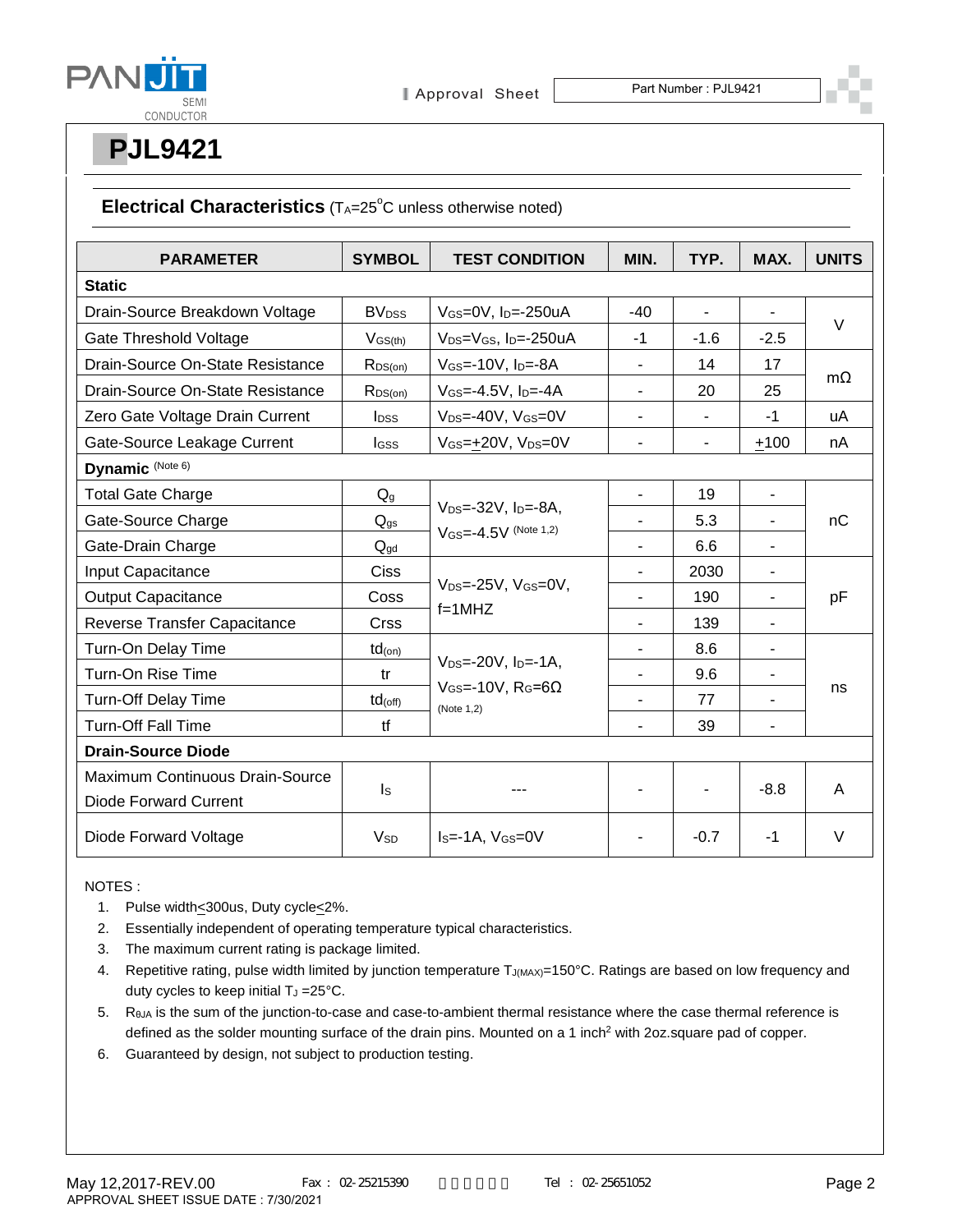

Approval Sheet Part Number : PJL9421

**PJL9421**



May 12,2017-REV.00 Fax: 02-25215390 Tel: 02-25651052 Page 3 APPROVAL SHEET ISSUE DATE : 7/30/2021

Tel : 02-25651052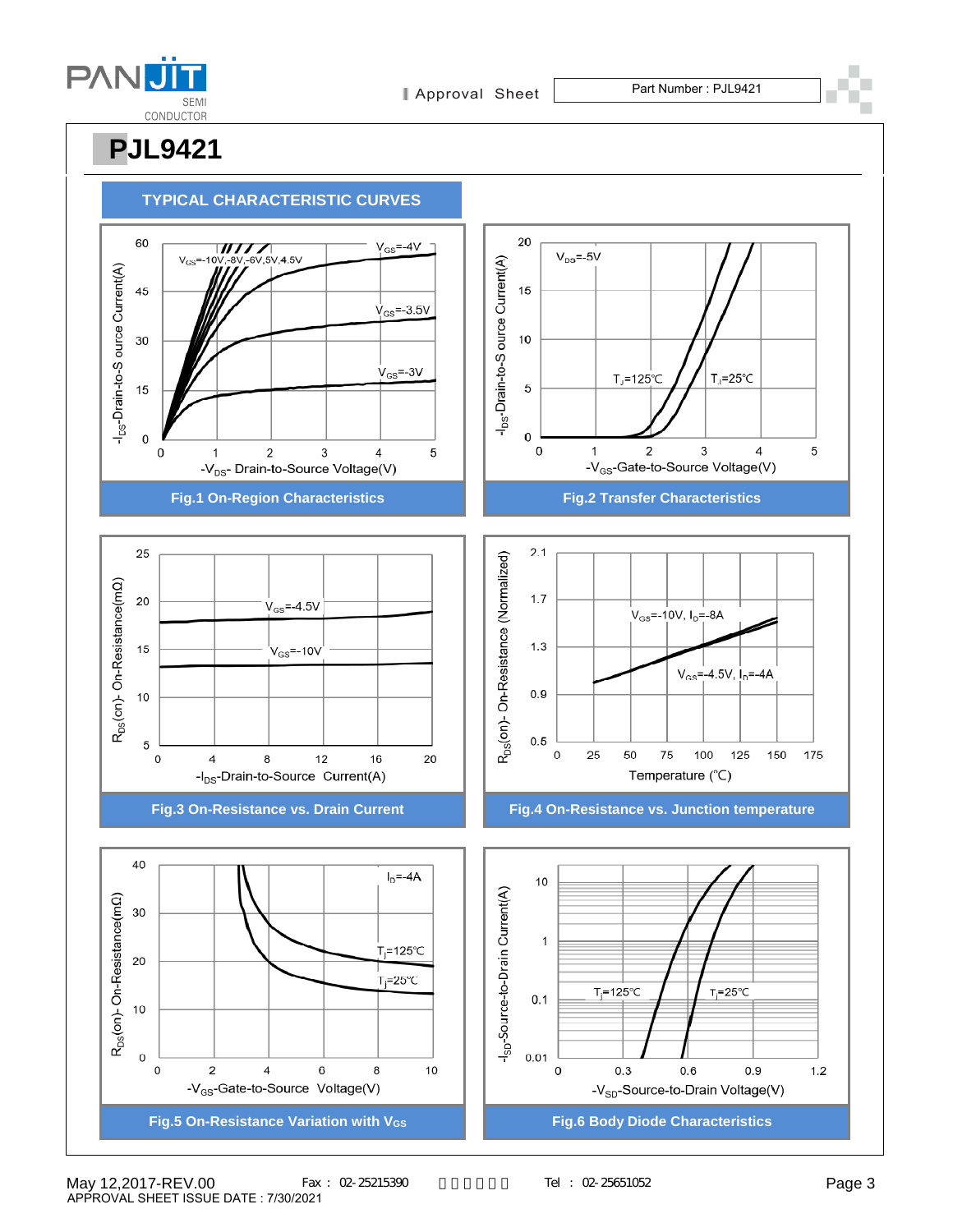

Approval Sheet Part Number : PJL9421

**PJL9421**



TTTTTTT



 $0.1$ 

 $\mathbf{1}$ 

-V<sub>DS</sub>-Drain-Source Voltage

 $10$ 

100

 $0.01$ 

175

40

150

 $V_{GS}$  = 0V

 $f = 1MHz$ 

30

125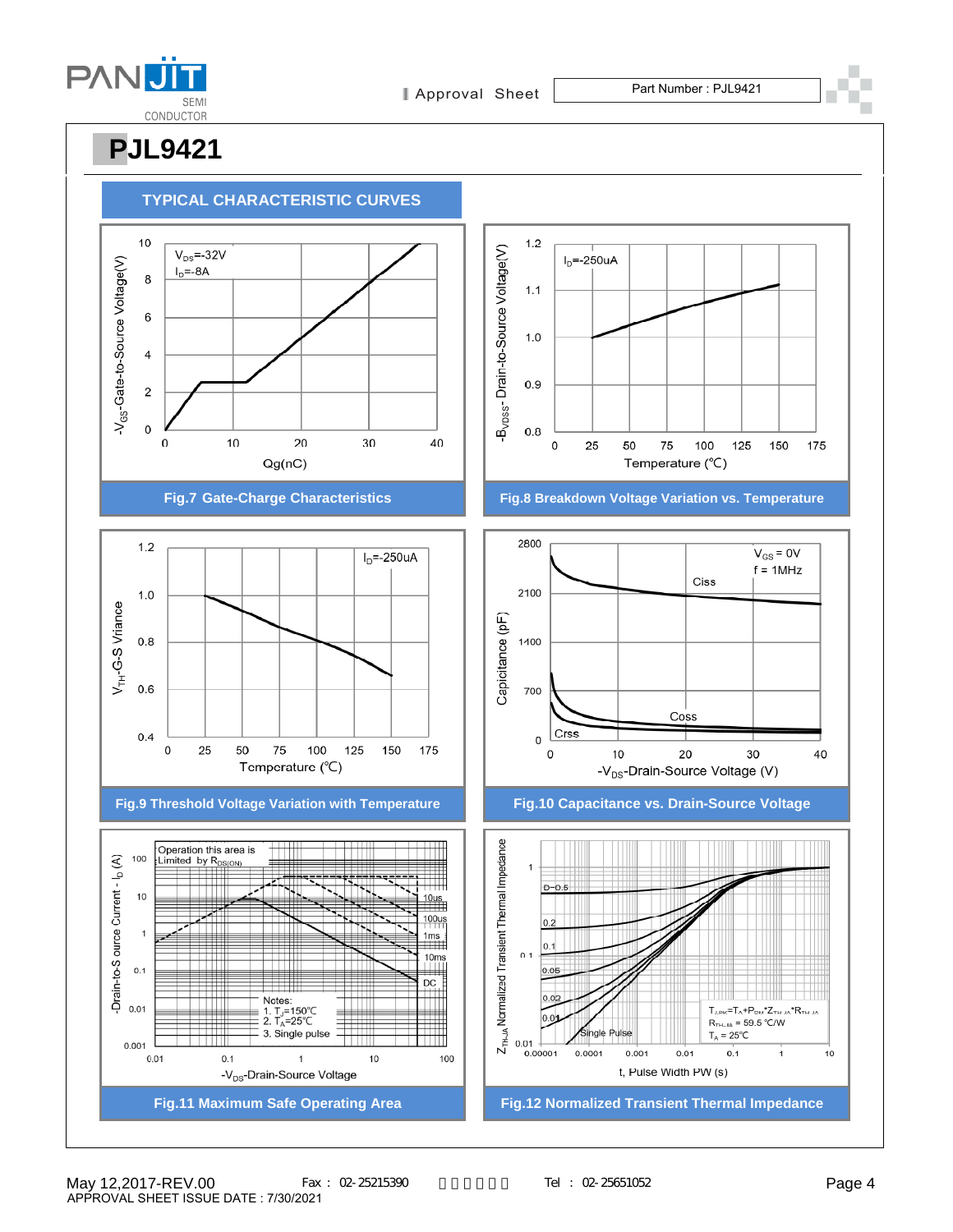

### **Part No. Packing Code Version**

| <b>Part No. Packing Code</b> | Package Type | <b>Packing Type</b><br><b>Marking</b> |       | <b>Version</b> |
|------------------------------|--------------|---------------------------------------|-------|----------------|
| PJL9421 R2 00001             | SOP-8        | 2.5K pcs / 13" reel                   | L9421 | Halogen free   |

### **Packaging Information & Mounting Pad Layout**